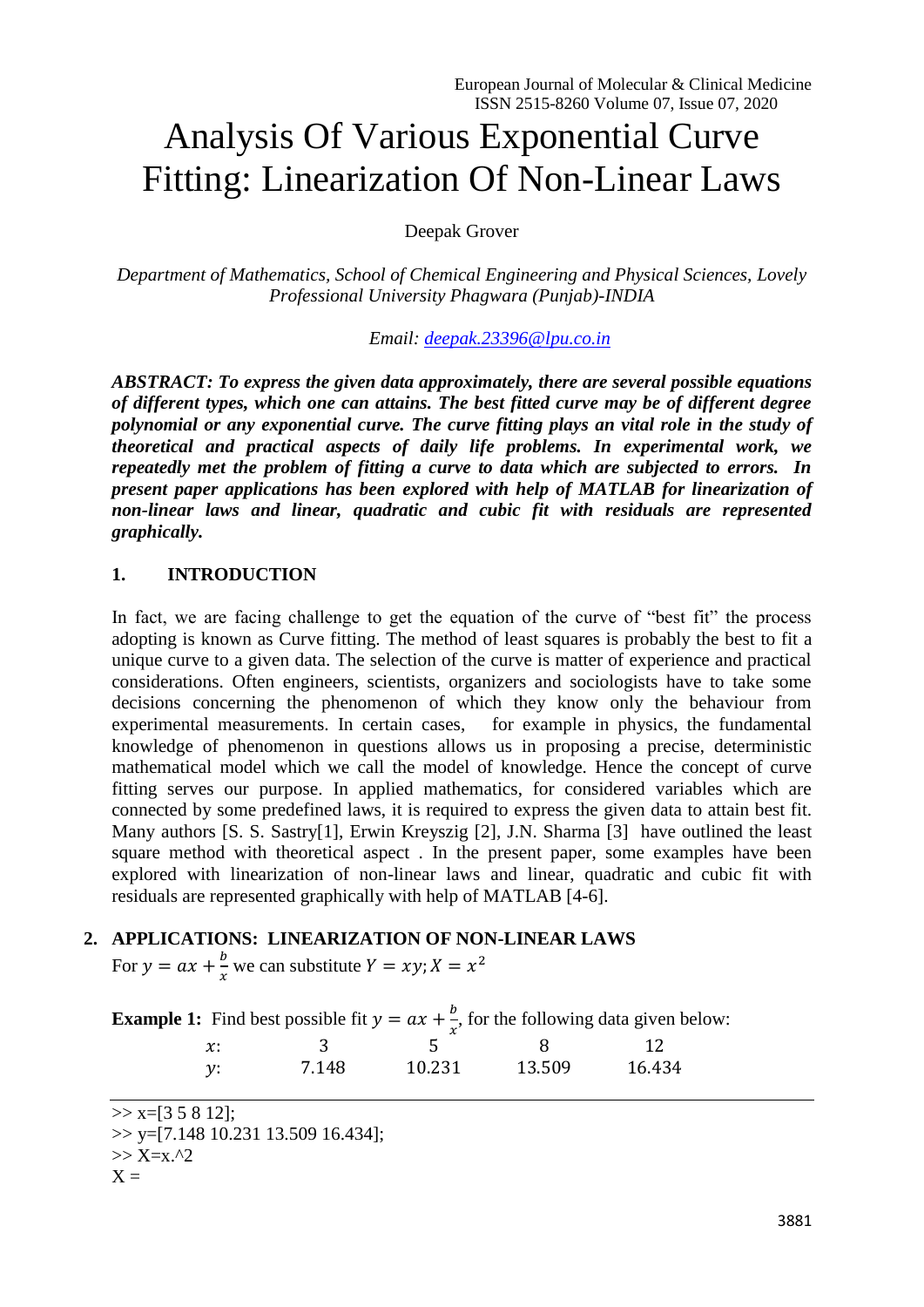9 25 64 144  $>> Y=x.*y$  $Y =$  21.4440 51.1550 108.0720 197.2080  $\gg$  polyfit(X,Y,1)  $ans =$  1.2779 17.1597  $\gg$  plot(X,Y) >> title('Figure1: Linearization of Nonlinear relation y=ax+b/x')

Hence the required curve is of the form  $y = 1.2779x + \frac{17.1597}{x}$  $\frac{1397}{x}$  and its linear fitting curve is  $Y = 17.1597 + 1.2779X.$ 

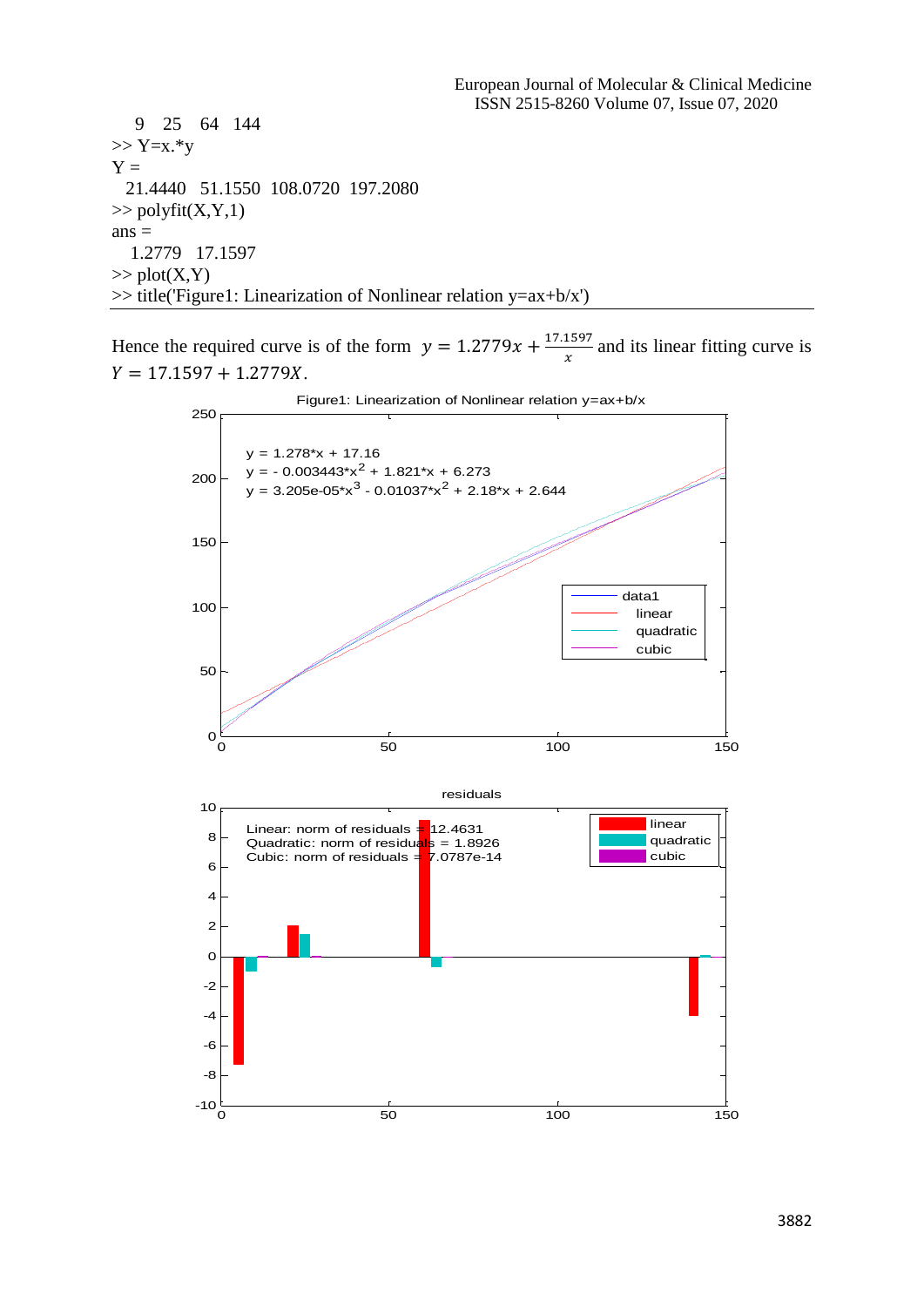European Journal of Molecular & Clinical Medicine ISSN 2515-8260 Volume 07, Issue 07, 2020 For  $y = ax^b$  we can substitute  $Y = log y$ ;  $X = log x$  and  $log(a) = A_0$ ;  $A_1 = b$ **Example 2:** Find best possible fit  $y = ax^b$ , for data given below: x: 1 3 5 7 9 : 2.473 6.722 18.274 49.673 135.026  $\gg$  x=[1 3 5 7 9]; >> y=[2.473 6.722 18.274 49.673 135.026];  $\gg$  Y=log(y)  $Y =$  0.9054 1.9054 2.9055 3.9055 4.9055  $\gg$  X=log(x)  $X =$  0 1.0986 1.6094 1.9459 2.1972  $\gg$  polyfit(X,Y,1)  $ans =$  1.7335 0.5302  $\gg$  plot(X,Y) >> title('Figure2: Linearization of Nonlinear relation y=ax^b')  $\gg$  a=exp(0.5302)  $a =$  1.6993  $>> b=1.7335$  $b =$ 

Hence the required curve is of the form  $y = 1.6993x^{1.7335}$  and its linear fitting curve is  $Y =$  $0.5302 + 1.7335X$ .

1.7335

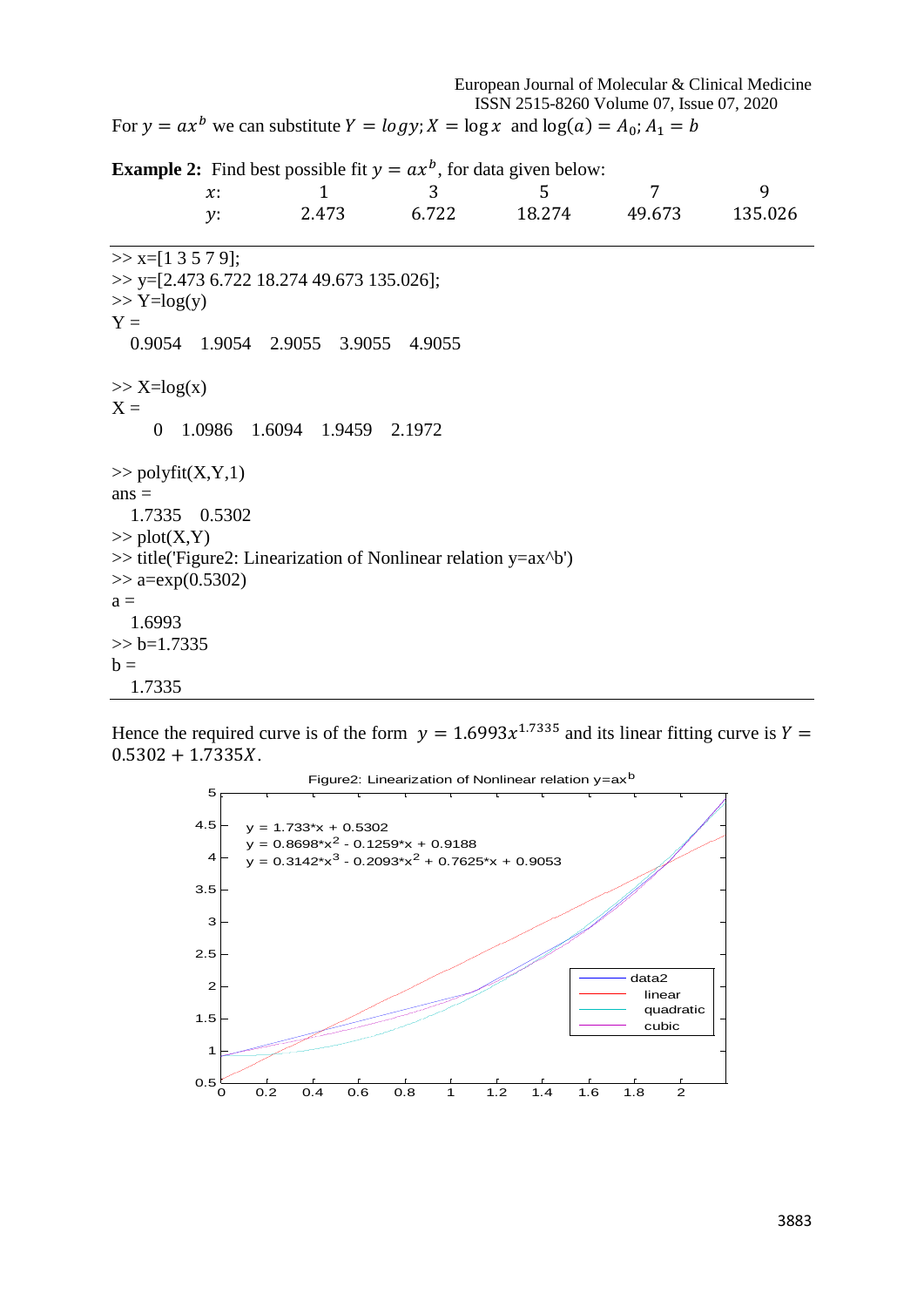

Hence the polynomial is given by  $y = 0.4635 + 0.3507e^{-t} + 0.0320te^{-t}$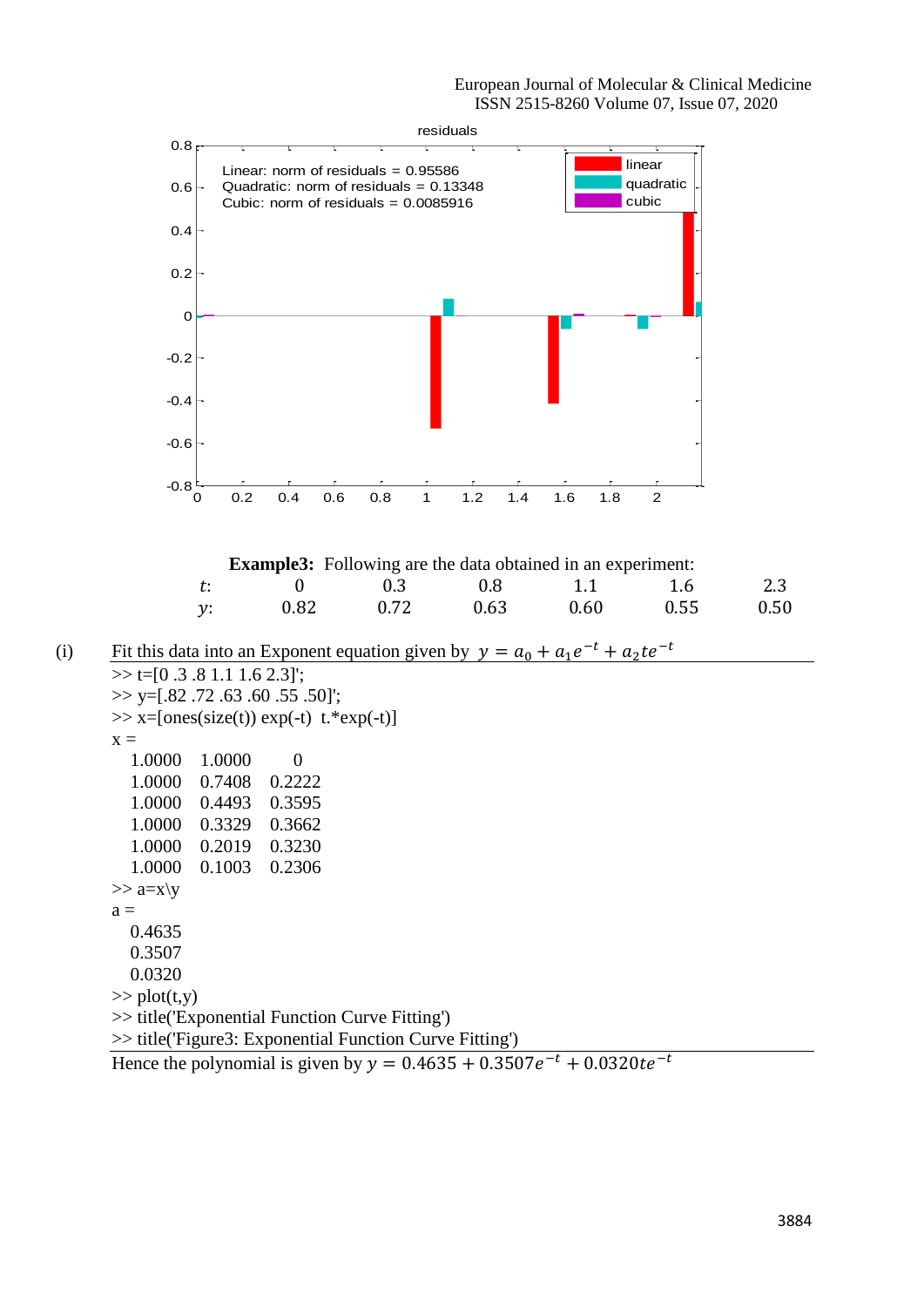European Journal of Molecular & Clinical Medicine ISSN 2515-8260 Volume 07, Issue 07, 2020



**Example4:** Fit the function  $z = a_0 + a_1x + a_2y$  for the data given below:<br> $x: 0 \t 1 \t 2 \t 4$ x: 0 1 2 4 6

3885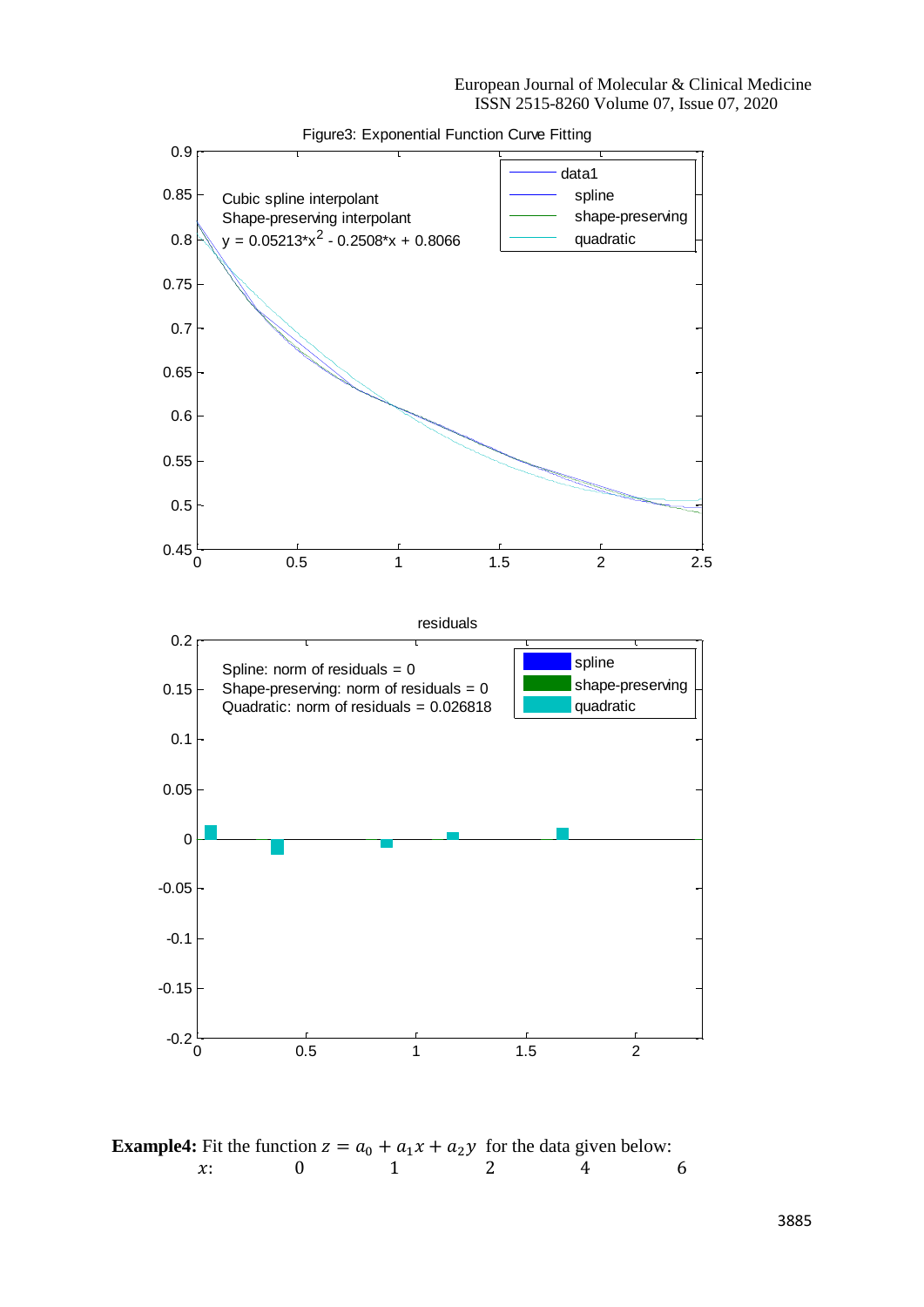|              |                                  |                                                    | European Journal of Molecular & Clinical Medicine |                                          |    |   |  |
|--------------|----------------------------------|----------------------------------------------------|---------------------------------------------------|------------------------------------------|----|---|--|
|              |                                  |                                                    |                                                   | ISSN 2515-8260 Volume 07, Issue 07, 2020 |    |   |  |
|              | y:                               | $\boldsymbol{0}$                                   | $\mathbf{1}$                                      | 3                                        | 2  | 8 |  |
|              | Z                                | 2                                                  | 4                                                 | 3                                        | 16 | 8 |  |
|              | $\gg$ x=[0 1 2 4 6]';            |                                                    |                                                   |                                          |    |   |  |
|              | $\gg$ y=[0 1 3 2 8]';            |                                                    |                                                   |                                          |    |   |  |
|              | $\gg$ z=[2 4 3 16 8]';           |                                                    |                                                   |                                          |    |   |  |
|              | $\gg$ t=[ones(size(x)) x y]      |                                                    |                                                   |                                          |    |   |  |
| $t =$        |                                  |                                                    |                                                   |                                          |    |   |  |
| 1            | $\boldsymbol{0}$<br>$\mathbf{0}$ |                                                    |                                                   |                                          |    |   |  |
| 1            | 1<br>$\mathbf{1}$                |                                                    |                                                   |                                          |    |   |  |
| $\mathbf{1}$ | 2 3                              |                                                    |                                                   |                                          |    |   |  |
| $\mathbf{1}$ | $\overline{2}$<br>$\overline{4}$ |                                                    |                                                   |                                          |    |   |  |
| 1            | 8<br>6                           |                                                    |                                                   |                                          |    |   |  |
| $\gg$ a=t\z  |                                  |                                                    |                                                   |                                          |    |   |  |
| $a =$        |                                  |                                                    |                                                   |                                          |    |   |  |
| 2.0000       |                                  |                                                    |                                                   |                                          |    |   |  |
| 5.0000       |                                  |                                                    |                                                   |                                          |    |   |  |
| $-3.0000$    |                                  |                                                    |                                                   |                                          |    |   |  |
|              | $\gg$ plot(x,z)                  |                                                    |                                                   |                                          |    |   |  |
|              |                                  | >> title('Figure4: multivariable Curve Fitting')   |                                                   |                                          |    |   |  |
|              |                                  | Hence the polynomial is given by $z = 2 + 5x - 3y$ |                                                   |                                          |    |   |  |

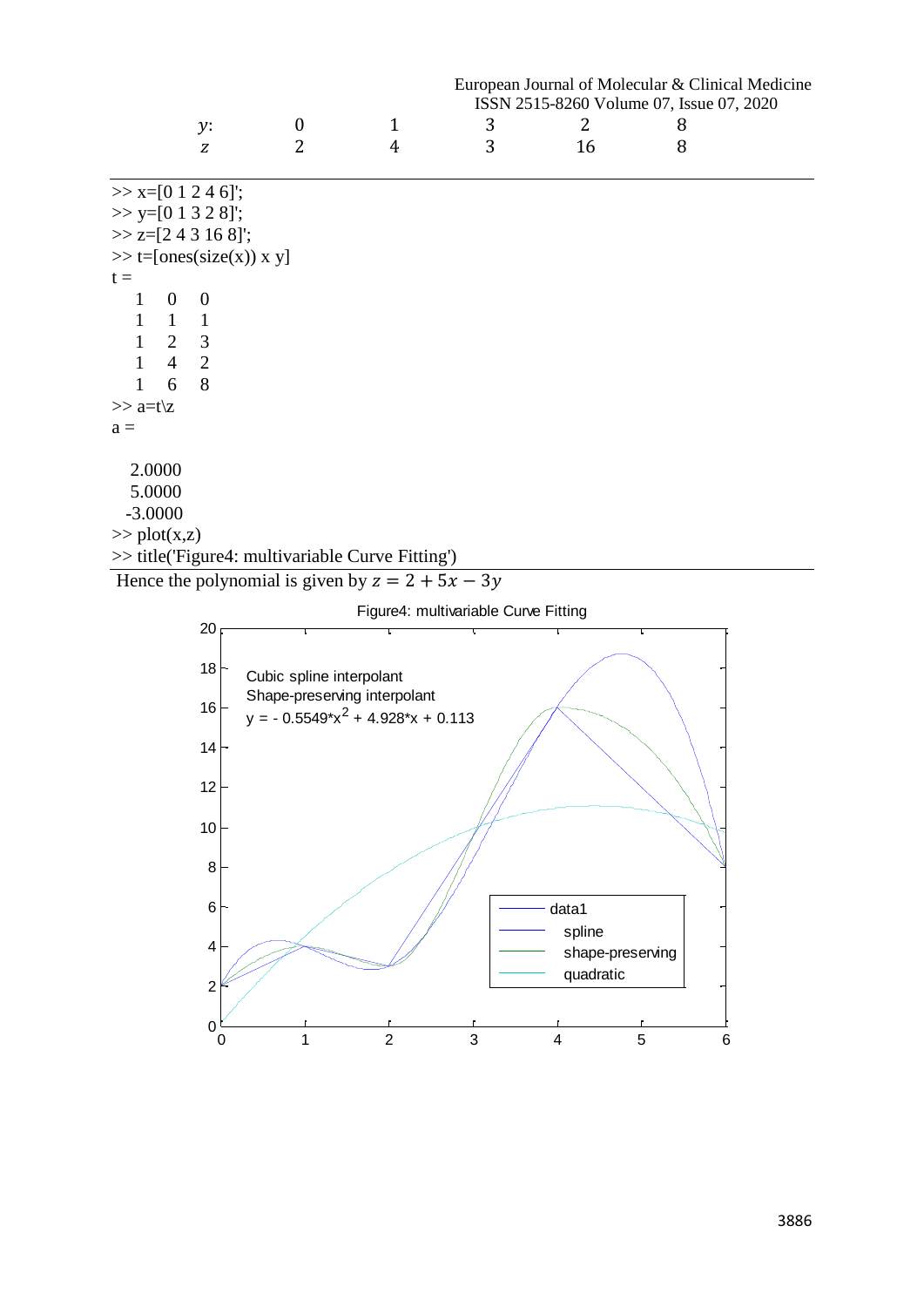

LINEARIZATION OF NON-LINEAR LAWS: For  $y = ae^{bx}$  we can substitute  $Y =$  $log y; X = x$  and  $log(a) = A_0; A_1 = b$ Example

| <b>le 5:</b> Find best possible fit $y = ae^{bx}$ , for data given below: |       |       |        |        |          |  |
|---------------------------------------------------------------------------|-------|-------|--------|--------|----------|--|
| $\chi$ :                                                                  |       |       | $\sim$ |        | <u>g</u> |  |
| v:                                                                        | 2.473 | 6.722 | 18.274 | 49.673 | 135.026  |  |

```
>> x=[1 3 5 7 9];>> y=[2.473 6.722 18.274 49.673 135.026];
\gg Y=log(y)
Y = 0.9054 1.9054 2.9055 3.9055 4.9055
>> X=xX = 1 3 5 7 9
\gg polyfit(X,Y,1)
ans = 0.5000 0.4054
\gg plot(X,Y)
>> title('Figure5: Linearization of Nonlinear Law')
\gg a=exp(0.4054)
a = 1.4999
>> b=0.5000h = 0.5000
```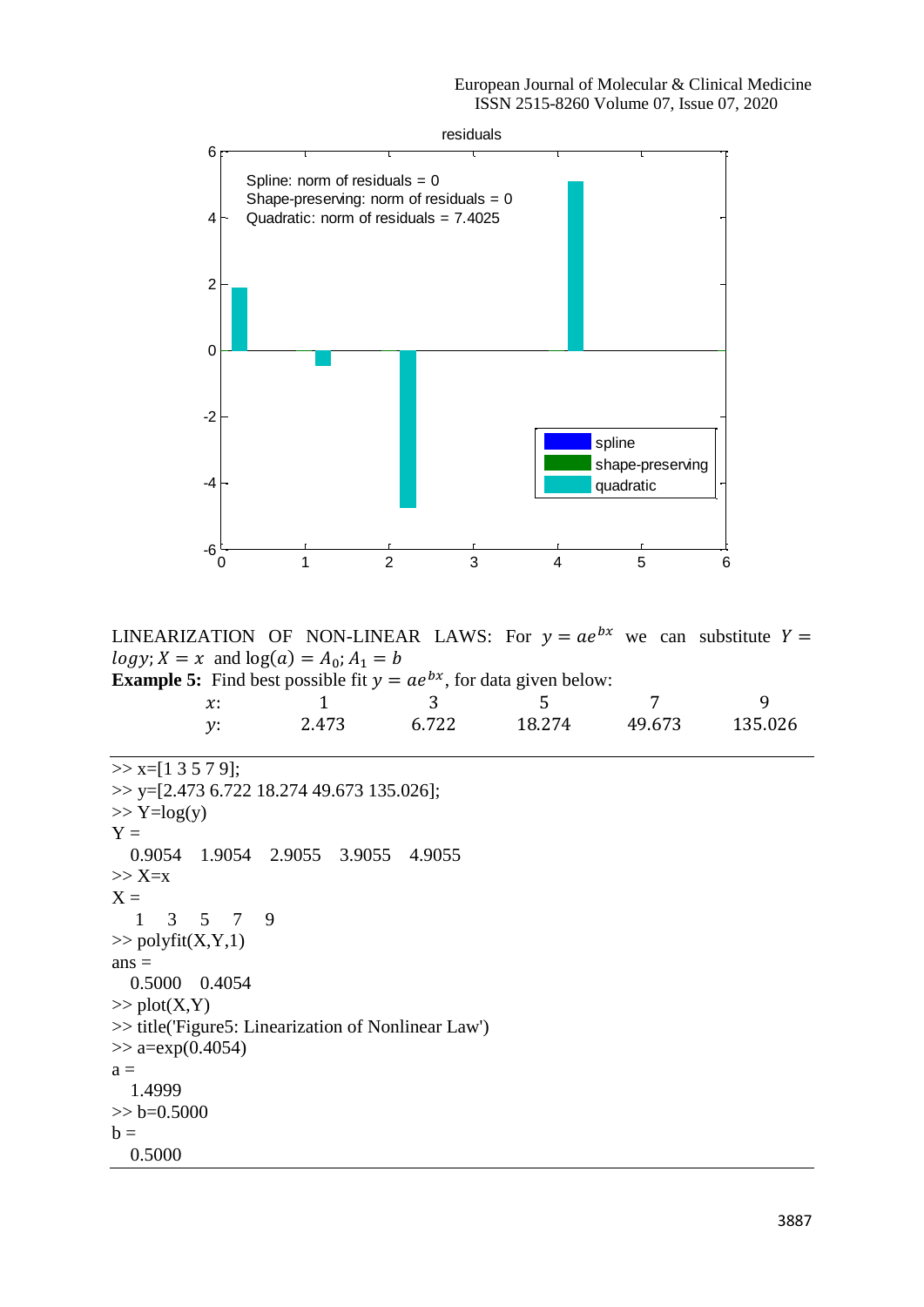Hence the required curve is of the form  $y = 1.4999e^{0.5x}$  and its linear fitting curve is  $Y =$  $0.4054 + 0.5X$ .



LINEARIZATION OF NON-LINEAR LAWS:For  $y = \frac{x}{2}$  $\frac{x}{a+bx}$  we can substitute  $Y = \frac{1}{y}$  $\frac{1}{y}$ ;  $X = \frac{1}{x}$  $\frac{1}{x}$ and  $b = A_0; a = A_1$ 

**Example 6:** Find best possible fit  $y = \frac{x}{x+1}$  $\frac{x}{a+bx}$ , for the following data given below:

| $\chi$ :        |       |        |        | 12     |
|-----------------|-------|--------|--------|--------|
|                 |       |        |        |        |
| $\mathcal{V}$ : | 7.148 | 10.231 | 13.509 | 16.434 |

 $\gg$  x=[3 5 8 12]; >> y=[7.148 10.231 13.509 16.434]; >> X=1./x  $X =$  0.3333 0.2000 0.1250 0.0833  $>> Y=1. / y$  $Y =$  0.1399 0.0977 0.0740 0.0608  $\gg$  polyfit(X,Y,1)  $ans =$  0.3162 0.0345  $\gg$  plot(X,Y) >> title('Figure6: Linearization of Nonlinear relation')